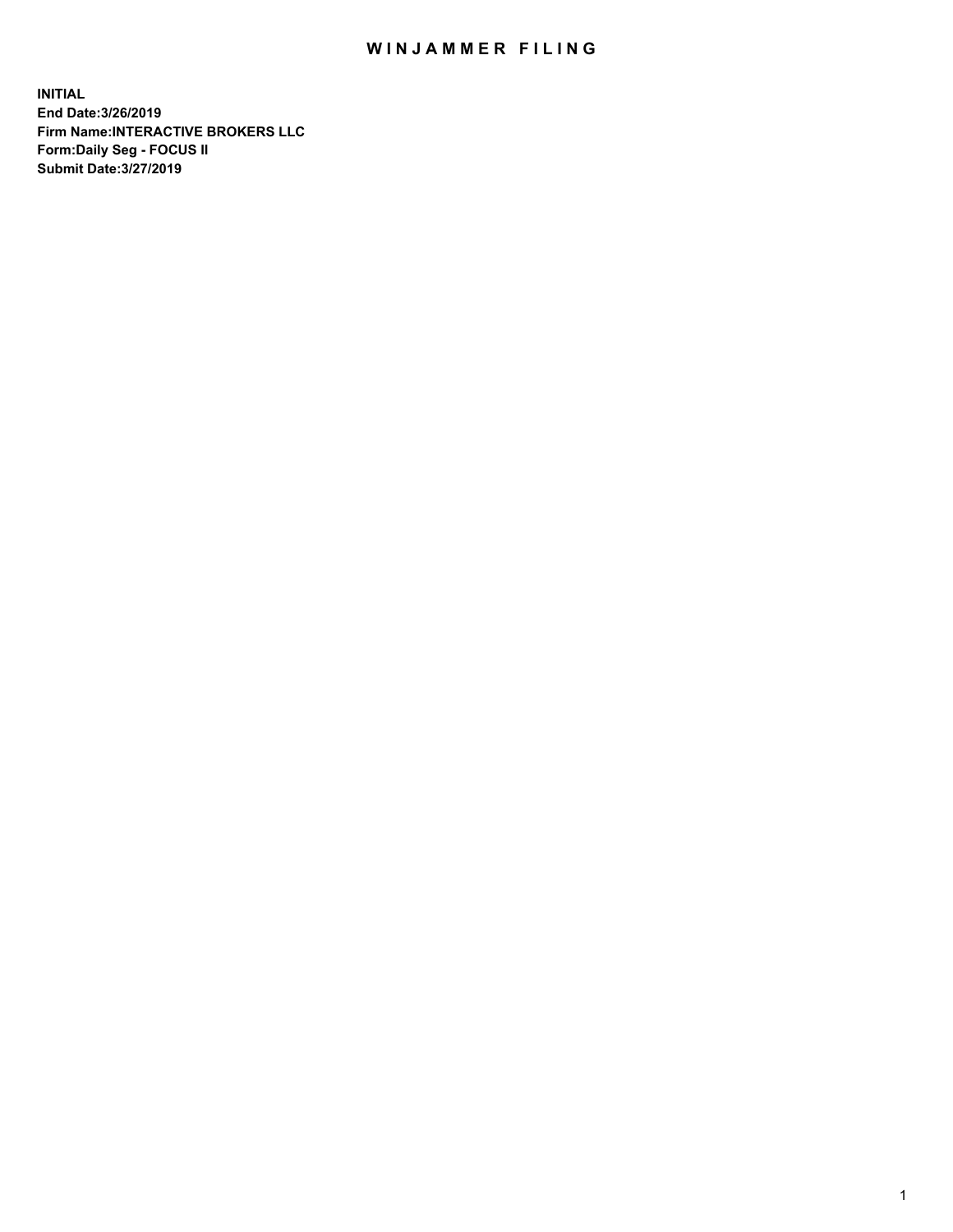**INITIAL End Date:3/26/2019 Firm Name:INTERACTIVE BROKERS LLC Form:Daily Seg - FOCUS II Submit Date:3/27/2019 Daily Segregation - Cover Page**

| Name of Company                                                                                                                                                                                                                                                                                                                | <b>INTERACTIVE BROKERS LLC</b>                                                   |
|--------------------------------------------------------------------------------------------------------------------------------------------------------------------------------------------------------------------------------------------------------------------------------------------------------------------------------|----------------------------------------------------------------------------------|
| <b>Contact Name</b>                                                                                                                                                                                                                                                                                                            | James Menicucci                                                                  |
| <b>Contact Phone Number</b>                                                                                                                                                                                                                                                                                                    | 203-618-8085                                                                     |
| <b>Contact Email Address</b>                                                                                                                                                                                                                                                                                                   | jmenicucci@interactivebrokers.c<br>om                                            |
| FCM's Customer Segregated Funds Residual Interest Target (choose one):<br>a. Minimum dollar amount: ; or<br>b. Minimum percentage of customer segregated funds required:% ; or<br>c. Dollar amount range between: and; or<br>d. Percentage range of customer segregated funds required between:% and%.                         | <u>0</u><br>$\overline{\mathbf{0}}$<br>155,000,000 245,000,000<br>0 <sub>0</sub> |
| FCM's Customer Secured Amount Funds Residual Interest Target (choose one):<br>a. Minimum dollar amount: ; or<br>b. Minimum percentage of customer secured funds required:% ; or<br>c. Dollar amount range between: and; or<br>d. Percentage range of customer secured funds required between:% and%.                           | <u>0</u><br>$\overline{\mathbf{0}}$<br>80,000,000 120,000,000<br>0 <sub>0</sub>  |
| FCM's Cleared Swaps Customer Collateral Residual Interest Target (choose one):<br>a. Minimum dollar amount: ; or<br>b. Minimum percentage of cleared swaps customer collateral required:% ; or<br>c. Dollar amount range between: and; or<br>d. Percentage range of cleared swaps customer collateral required between:% and%. | <u>0</u><br>$\underline{\mathbf{0}}$<br>0 <sub>0</sub><br>0 <sub>0</sub>         |

Attach supporting documents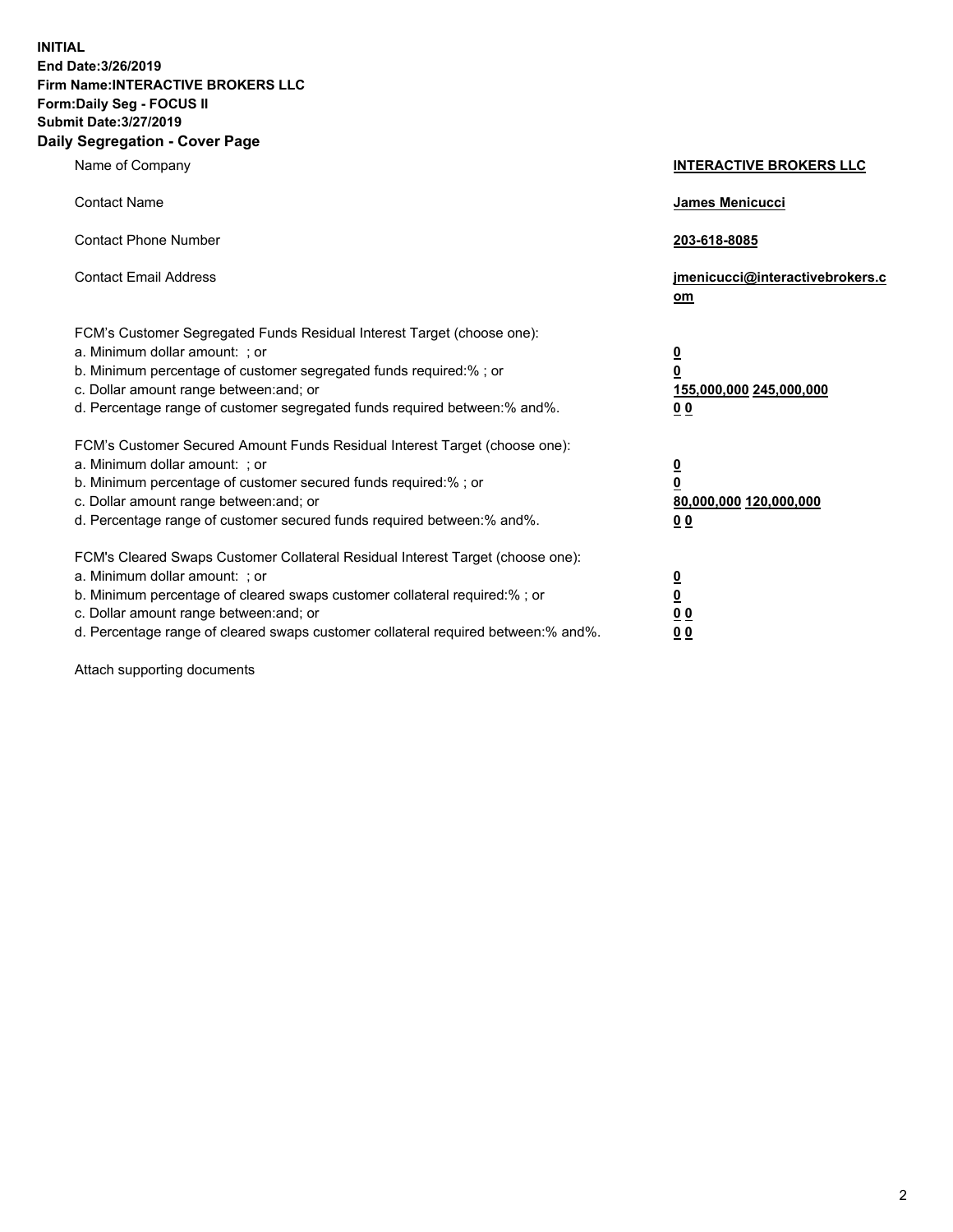## **INITIAL End Date:3/26/2019 Firm Name:INTERACTIVE BROKERS LLC Form:Daily Seg - FOCUS II Submit Date:3/27/2019 Daily Segregation - Secured Amounts**

|                | Dany Ocgregation - Oceaned Anioante                                                               |                                               |
|----------------|---------------------------------------------------------------------------------------------------|-----------------------------------------------|
|                | Foreign Futures and Foreign Options Secured Amounts                                               |                                               |
|                | Amount required to be set aside pursuant to law, rule or regulation of a foreign                  | $0$ [7305]                                    |
|                | government or a rule of a self-regulatory organization authorized thereunder                      |                                               |
| 1.             | Net ledger balance - Foreign Futures and Foreign Option Trading - All Customers                   |                                               |
|                | A. Cash                                                                                           | 434,732,908 [7315]                            |
|                | B. Securities (at market)                                                                         | $0$ [7317]                                    |
| 2.             | Net unrealized profit (loss) in open futures contracts traded on a foreign board of trade         | 4,364,233 [7325]                              |
| 3.             | Exchange traded options                                                                           |                                               |
|                | a. Market value of open option contracts purchased on a foreign board of trade                    | 103,618 [7335]                                |
|                | b. Market value of open contracts granted (sold) on a foreign board of trade                      | -17,079 [7337]                                |
| 4.             | Net equity (deficit) (add lines 1. 2. and 3.)                                                     | 439,183,680 [7345]                            |
| 5.             | Account liquidating to a deficit and account with a debit balances - gross amount                 | 14,656 [7351]                                 |
|                | Less: amount offset by customer owned securities                                                  | 0 [7352] 14,656 [7354]                        |
| 6.             | Amount required to be set aside as the secured amount - Net Liquidating Equity                    | 439,198,336 [7355]                            |
|                | Method (add lines 4 and 5)                                                                        |                                               |
| 7.             | Greater of amount required to be set aside pursuant to foreign jurisdiction (above) or line<br>6. | 439,198,336 [7360]                            |
|                | FUNDS DEPOSITED IN SEPARATE REGULATION 30.7 ACCOUNTS                                              |                                               |
| $\mathbf{1}$ . | Cash in banks                                                                                     |                                               |
|                | A. Banks located in the United States                                                             | 73,083,687 [7500]                             |
|                | B. Other banks qualified under Regulation 30.7                                                    | 0 [7520] 73,083,687 [7530]                    |
| 2.             | Securities                                                                                        |                                               |
|                | A. In safekeeping with banks located in the United States                                         | 412, 175, 535 [7540]                          |
|                | B. In safekeeping with other banks qualified under Regulation 30.7                                | 0 [7560] 412,175,535 [7570]                   |
| 3.             | Equities with registered futures commission merchants                                             |                                               |
|                | A. Cash                                                                                           | $0$ [7580]                                    |
|                | <b>B.</b> Securities                                                                              | $0$ [7590]                                    |
|                | C. Unrealized gain (loss) on open futures contracts                                               | $0$ [7600]                                    |
|                | D. Value of long option contracts                                                                 | $0$ [7610]                                    |
|                | E. Value of short option contracts                                                                | 0 [7615] 0 [7620]                             |
| 4.             | Amounts held by clearing organizations of foreign boards of trade                                 |                                               |
|                | A. Cash                                                                                           | $0$ [7640]                                    |
|                | <b>B.</b> Securities                                                                              | $0$ [7650]                                    |
|                | C. Amount due to (from) clearing organization - daily variation                                   | $0$ [7660]                                    |
|                | D. Value of long option contracts                                                                 | $0$ [7670]                                    |
|                | E. Value of short option contracts                                                                | 0 [7675] 0 [7680]                             |
| 5.             | Amounts held by members of foreign boards of trade                                                |                                               |
|                | A. Cash                                                                                           | 71,551,837 [7700]                             |
|                | <b>B.</b> Securities                                                                              | $0$ [7710]                                    |
|                | C. Unrealized gain (loss) on open futures contracts                                               | 3,214,847 [7720]                              |
|                | D. Value of long option contracts                                                                 | 103,618 [7730]                                |
|                | E. Value of short option contracts                                                                | <mark>-17,079</mark> [7735] 74,853,223 [7740] |
| 6.             | Amounts with other depositories designated by a foreign board of trade                            | 0 [7760]                                      |
| 7.             | Segregated funds on hand                                                                          | $0$ [7765]                                    |
| 8.             | Total funds in separate section 30.7 accounts                                                     | 560,112,445 [7770]                            |
| 9.             | Excess (deficiency) Set Aside for Secured Amount (subtract line 7 Secured Statement               | 120,914,109 [7380]                            |
|                | Page 1 from Line 8)                                                                               |                                               |
| 10.            | Management Target Amount for Excess funds in separate section 30.7 accounts                       | 80,000,000 [7780]                             |
| 11.            | Excess (deficiency) funds in separate 30.7 accounts over (under) Management Target                | 40,914,109 [7785]                             |
|                |                                                                                                   |                                               |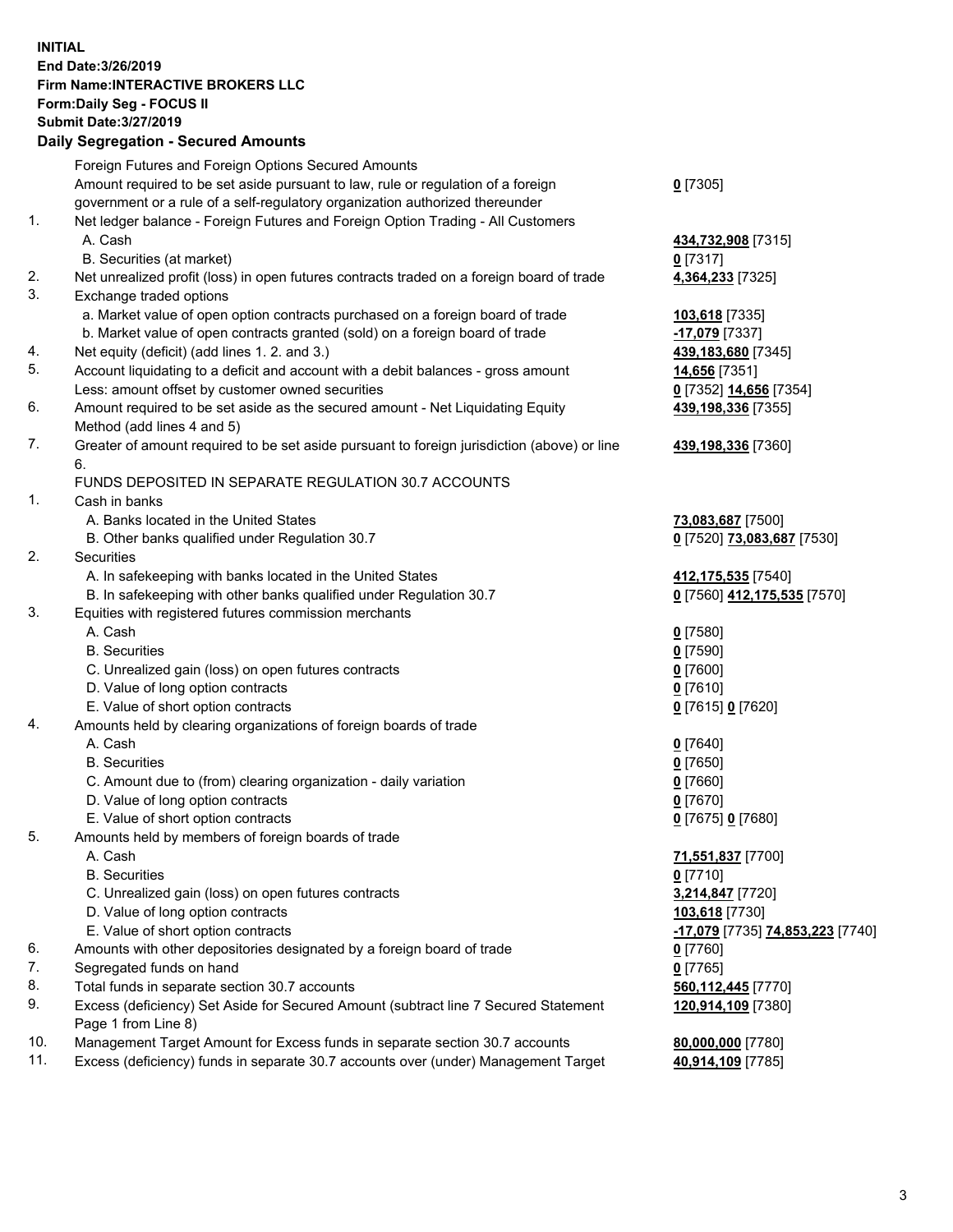**INITIAL End Date:3/26/2019 Firm Name:INTERACTIVE BROKERS LLC Form:Daily Seg - FOCUS II Submit Date:3/27/2019 Daily Segregation - Segregation Statement** SEGREGATION REQUIREMENTS(Section 4d(2) of the CEAct) 1. Net ledger balance A. Cash **3,752,129,340** [7010] B. Securities (at market) **0** [7020] 2. Net unrealized profit (loss) in open futures contracts traded on a contract market **32,144,916** [7030] 3. Exchange traded options A. Add market value of open option contracts purchased on a contract market **137,414,441** [7032] B. Deduct market value of open option contracts granted (sold) on a contract market **-197,218,412** [7033] 4. Net equity (deficit) (add lines 1, 2 and 3) **3,724,470,285** [7040] 5. Accounts liquidating to a deficit and accounts with debit balances - gross amount **1,225,815** [7045] Less: amount offset by customer securities **0** [7047] **1,225,815** [7050] 6. Amount required to be segregated (add lines 4 and 5) **3,725,696,100** [7060] FUNDS IN SEGREGATED ACCOUNTS 7. Deposited in segregated funds bank accounts A. Cash **533,109,515** [7070] B. Securities representing investments of customers' funds (at market) **2,239,671,775** [7080] C. Securities held for particular customers or option customers in lieu of cash (at market) **0** [7090] 8. Margins on deposit with derivatives clearing organizations of contract markets A. Cash **4,725,734** [7100] B. Securities representing investments of customers' funds (at market) **1,205,073,993** [7110] C. Securities held for particular customers or option customers in lieu of cash (at market) **0** [7120] 9. Net settlement from (to) derivatives clearing organizations of contract markets **4,983,908** [7130] 10. Exchange traded options A. Value of open long option contracts **137,387,542** [7132] B. Value of open short option contracts **-197,220,195** [7133] 11. Net equities with other FCMs A. Net liquidating equity **0** [7140] B. Securities representing investments of customers' funds (at market) **0** [7160] C. Securities held for particular customers or option customers in lieu of cash (at market) **0** [7170] 12. Segregated funds on hand **0** [7150] 13. Total amount in segregation (add lines 7 through 12) **3,927,732,272** [7180] 14. Excess (deficiency) funds in segregation (subtract line 6 from line 13) **202,036,172** [7190] 15. Management Target Amount for Excess funds in segregation **155,000,000** [7194]

16. Excess (deficiency) funds in segregation over (under) Management Target Amount Excess

**47,036,172** [7198]